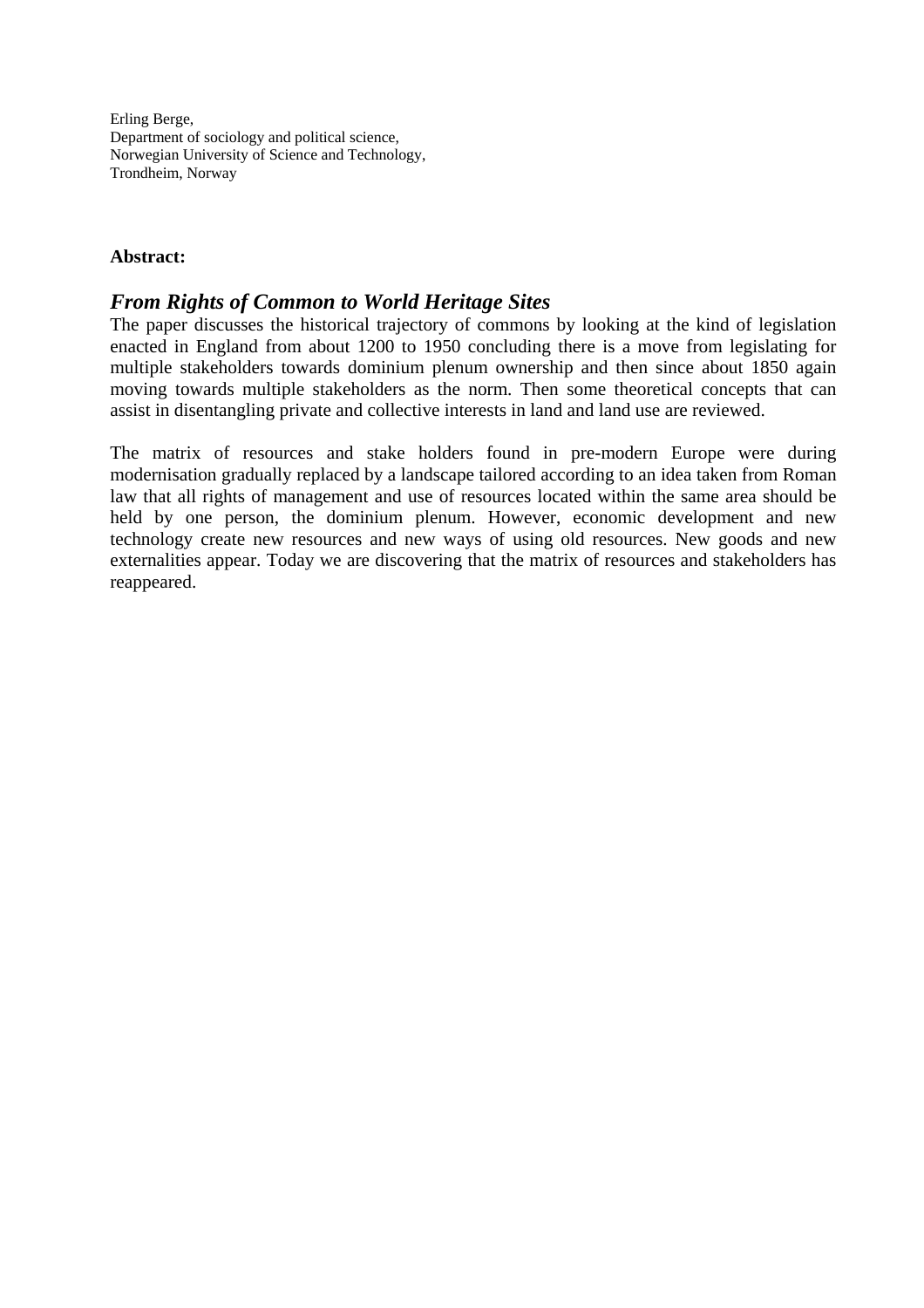Erling Berge, Department of sociology and political science, Norwegian University of Science and Technology, Trondheim, Norway

## *From Rights of Common to World Heritage Sites1*

Since the beginning of 2005 I have lived in Malawi. One rather unexpected revelation for me as I learned about land tenure in Malawi, was the realisation that the customary land tenure of Malawi was in many ways very similar to the customary land tenure of medieval and early modern Europe. Or, perhaps I should say England and Scandinavia, since those are the countries where I have some knowledge of land tenure history.

In Europe the landholding was centred on a more or less self-supporting village community. Their landholding was divided between the arable lands they were able to till and grow crops on, and the non-arable, the waste and woodlands where they found grazing, fodder and fuel<sup>2</sup>. The arable lands were in individual control during the growing season, but could be used for common grazing during the rest of the year (commonable lands). The resources of the non-arable lands were, probably, accessible for all the villagers as well as strangers that might have a need for something. But as population grew, the number of villages grew, and soon there appeared disputes about the details of use and access to the various resources.

This is in broad outline also the contemporary situation in Malawi. The similarities between Africa and Europe in this area may give some ideas about more general principles in the development of land tenure. This will have to be developed elsewhere. My paper here gives a brief outline of the development of land tenure legislation in England with a focus on the commons.

I find the history of land tenure and the reasons for the persistence of the commons a fascinating topic. Most people may have heard about the commons. But I bet many - if not most - will believe it is the Parliament of the UK, the House of Commons. If we probe a bit maybe we get suggestions such as the village square, or a wilderness area. Most, even text books in property law, will maintain that commons in this sense is something that has disappeared or fast is disappearing from society.

Now, those that think of the commons as places were poor people could collect firewood and graze a few sheep and a few crofters might have the right to graze cattle and take timber for their farm buildings, may be forgiven for believing that this has or is fast disappearing. But there is a difference between this picture of the commons and the picture of the commons emerging from modern research into the social realities land users face and have to find solutions to.

\_\_\_\_\_\_\_\_\_\_\_\_\_\_\_\_\_\_\_\_\_\_\_\_\_\_\_\_\_\_\_\_\_\_\_\_\_\_\_\_\_\_\_\_\_\_\_\_\_\_\_\_\_\_\_\_\_\_\_\_\_\_\_\_\_\_\_\_\_\_\_\_\_\_\_\_\_\_\_\_\_\_\_\_\_\_\_\_

 $\overline{\phantom{a}}$ 

<sup>&</sup>lt;sup>1</sup> An extended discussion with references is available at  $\langle \frac{http://www.sv.intnu.no/iss/Erling. Berge/}{$ . Here I also want to thank my wife Berit Otnes for support during the writing and presentation of the paper.

<sup>&</sup>lt;sup>2</sup> As far as I can understand English language does not have a good word to distinguish between these two classes of land. In Scandinavian languages words similar to the Norwegian "innmark" (arable and meadow lands held in severalty) and "utmark" (wastes, woods and pastures held partly in severalty and partly in common or jointly) captures the distinction in usage and includes the connotation of differences in property rights. We shall here use arable to mean all land that currently is cultivated, fallow or allocated for future cultivation, and non-arable to denote the rest including pastures, forests, mountains, rivers, and small water bodies.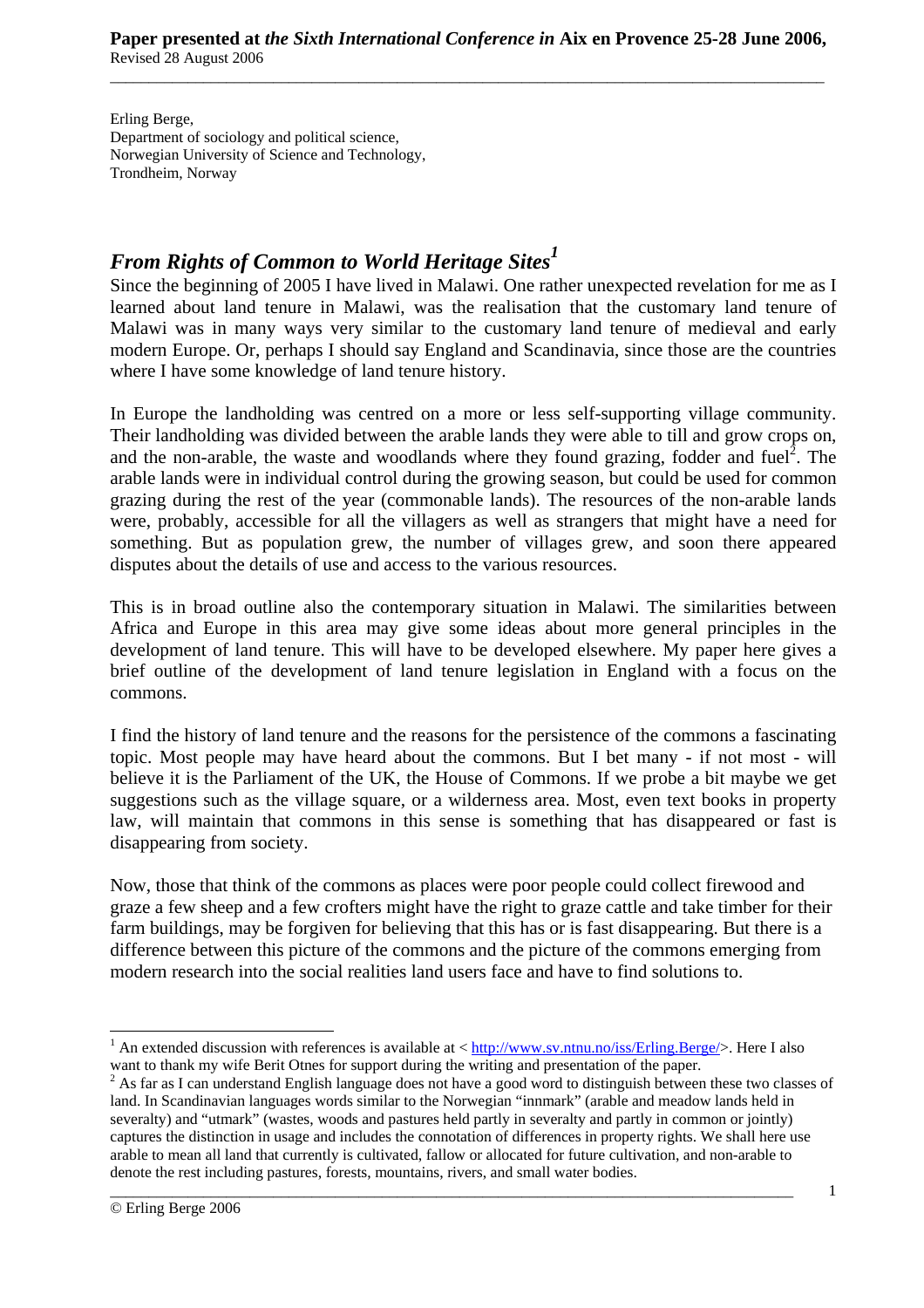In traditional societies the reasons for keeping some resource as commons are numerous:

- If there is enough for all with access to the resource there is no reason to incur the costs of enforcing property rights.
- If access to a resource is essential for the survival of a family it would be seen as unjust to deny anyone access to a minimum level of the resources.
- If traditional societies see that there is safety in numbers, maximising the number of people imply resource access for every member of the community.
- If there are technical difficulties of excluding particular persons from access to a resource, keeping it in common may be the only feasible way of managing it.

Thus, commons abound both in European history and in contemporary, so-called 'traditional societies'.

Today one can say that the commons in European history was a method of reconciling a multiplicity of partly interdependent users and interests focusing on an area containing a multiplicity of partly interdependent resources. As a method of resolving conflicts about access and distribution in a situation of multiple interdependent users and resources the commons has worked extraordinarily well. Not because the commons is a natural phenomenon, but because people applied their ingenuity and capacity to finding ways to make it work. The commons is today best seen as a method for solving problems among land users rather than a solution in itself.

The removal of the commons, their enclosure, was on the political agenda in England from 1236 until 1876, and their demise and disappearance has been a common enough assumption all throughout the twentieth century. But 1876 also marks a turning point. The change of name on the Inclosure Act to the Commons Act in 1876 marks this turning point. By the time of the Commons Act 1876, the force of the enclosure drive was spent. New concerns, found in the urban populations, were on the rise and had by now become prominent. In the Inclosure Act 1845 the urban concerns with access for the public to common lands appear for the first time as a minor interest. In 1866 the first Metropolitan Commons Act was passed. In 1863 we get a "Town Gardens Protection Act", in 1872 a "Parks Regulation Act", in 1906 and Act on Open Spaces, in 1938 an Act on the "Green Belt" of London, and in 1949 the Act on "National Parks and Access to the Countryside". The interests of the urban populations had between 1845 and 1949 grown to be a major concern. Regulations to promote the preservation and management of the remaining commons in the 1876 Act were just a minor part of this<sup>3</sup>.

The reduction of, or disappearance of, the medieval commons should not be lamented per se. What I think is less fortunate is that by forgetting about the old commons we forgot about the reasons for developing this amazing legal technology in the first place. The many enclosures may have simplified the landscape and disentangled the interdependence of interests and resources. But the simple landscape of dominium plenum did not last. Even before the turning point around 1870 large groups of people with stakes in the landscape appeared on the political

 $\overline{\phantom{a}}$ 

\_\_\_\_\_\_\_\_\_\_\_\_\_\_\_\_\_\_\_\_\_\_\_\_\_\_\_\_\_\_\_\_\_\_\_\_\_\_\_\_\_\_\_\_\_\_\_\_\_\_\_\_\_\_\_\_\_\_\_\_\_\_\_\_\_\_\_\_\_\_\_\_\_\_\_\_\_\_\_\_\_\_\_\_\_\_\_\_

<sup>&</sup>lt;sup>3</sup> Sources:

Halsbury 1968a "*Halsbury's Statutes of England*", Third Edition, "Commons", pp.678-933 in Vol.3, London, Butterworths

Halsbury 1968b "*Halsbury's Statutes of England*", Third Edition, "Open Spaces", pp.1-325 in Vol.24, London, Butterworths

Pugh, Dennis 1953 "Commons", pp.295-425 in Vol.5 of Halsbury 1953 "*Halsbury's Laws of England*", Third Edition, London, Butterworths